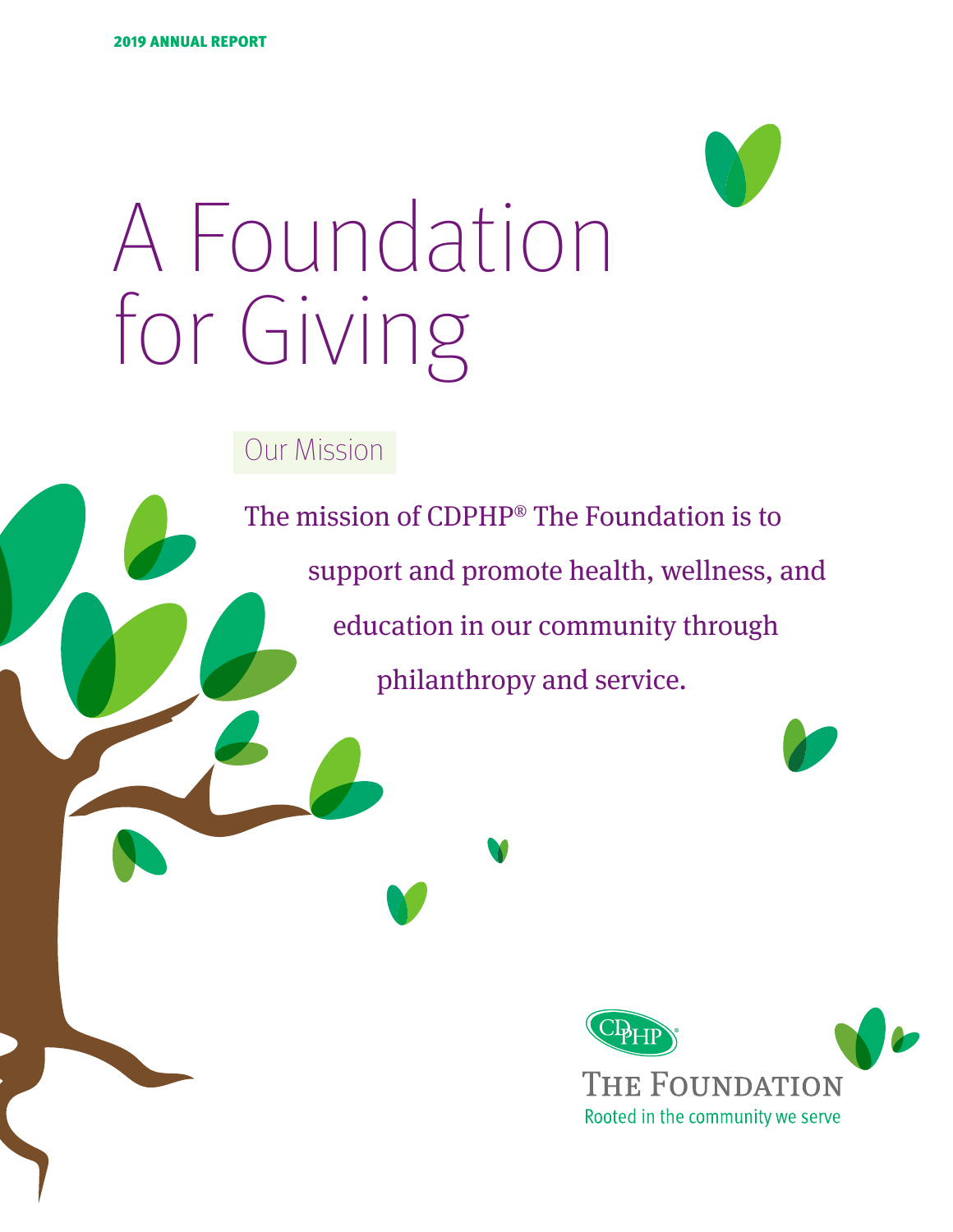# Giving is Our Tradition

CDPHP has established deep roots in the communities we serve, cultivating close ties and supporting the mission of countless civic, cultural, and charitable organizations. Since CDPHP was founded in 1984, our corporate giving program has donated millions of dollars and contributed thousands of volunteer hours to extend the reach and impact of numerous charities and improve the lives of residents in our service area.

### Fundraising

### Employee Giving

Since 2017, CDPHP employees have rallied around a cause or organization to support, not only financially, but through their time and volunteer hours. These employee-driven, year-long campaigns have yielded lasting partnerships and raised more than \$217,000 for organizations that have a powerful impact in our local community.

In 2019, CDPHP employees raised more than \$84,000 to support the Foundation and local charitable organizations, including those that are working to combat the opioid crisis in our communities.

### Symetra Tour

Symetra Life Insurance Company began its partnership with the Road to the Ladies Professional Golf Association (LPGA) in 2010 as the title sponsor of the Symetra Classic. It secured naming rights for the full Symetra Tour in November 2011, and sponsors two events on the tour's year-long schedule. In 2019, CDPHP The Foundation was named the beneficiary of funds raised at the tour's Albany event, The CDPHP Open, held in late July.



Raised by CDPHP employees for CDPHP The Foundation since 2017



Raised by CDPHP employees for the 2019 CDPHP The Foundation campaign



Donated to CDPHP The Foundation through the Symetra Tour's Albany event



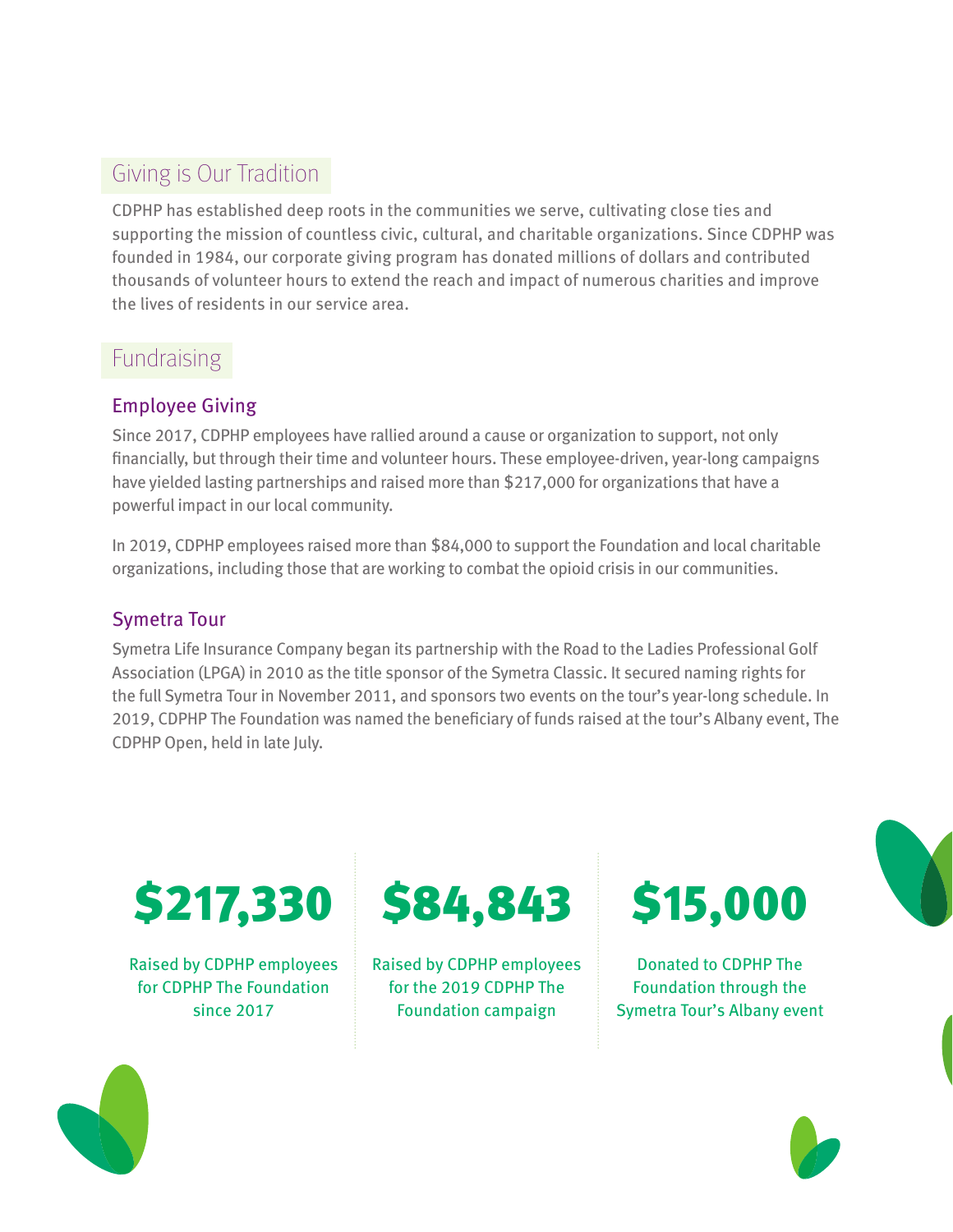

### Income Statement *for the period ending December 31, 2019*

|                                                               | Actual    |  |
|---------------------------------------------------------------|-----------|--|
| <b>SUPPORT AND REVENUE</b>                                    |           |  |
| <b>Contributions and Gifts</b>                                | \$263,086 |  |
| Fundraising                                                   | \$50,000  |  |
| In-Kind Contributions (breakdown below)                       | \$84,751  |  |
| CDPHP contributed management services/donated items           | \$71,328  |  |
| Donated goods from external sources                           | \$13,423  |  |
| <b>Total Support and Revenue</b>                              | \$397,837 |  |
| <b>EXPENSES</b>                                               |           |  |
| <b>Program Services</b>                                       | \$159,465 |  |
| <b>Management and General</b>                                 | \$21,943  |  |
| Fundraising                                                   | \$31,656  |  |
| <b>Total Expenses</b>                                         | \$213,064 |  |
| <b>NET INCOME</b>                                             | \$184,773 |  |
| <b>Revenue from External Sources</b>                          | 34.11%    |  |
| <b>Revenue from Internal Sources</b>                          | 65.89%    |  |
| * Donation Details Included as Part of Program Services Above |           |  |
| Opioid Crisis/Addictions Care Center of Albany                | \$50,000  |  |
| University at Albany Foundation Scholarship Fund              | \$37,500  |  |
| AMC Foundation - John Carter Scholarship Fund                 | \$10,000  |  |
| CBS 6 Sponsorship of the Opioid Crisis                        | \$6,250   |  |
| <b>Bus Stop Club</b>                                          | \$1,000   |  |
| Total                                                         | \$104,750 |  |

# **ASSETS**

### **Balance Sheet** *as of December 31, 2019*

| <b>ASSEIS</b>            |         |
|--------------------------|---------|
| <b>CURRENT ASSETS</b>    |         |
| Cash                     | \$268,7 |
| <b>Other Receivables</b> |         |
| <b>Total Assets</b>      |         |

#### **LIABILITIES AND NET ASSETS**

| <b>CURRENT LIABILITIES</b>                      |           |
|-------------------------------------------------|-----------|
| <b>Accounts Payable</b>                         | \$10,590  |
| Unassigned Net Assets                           | \$435.742 |
| <b>Total Current Liabilities and Net Assets</b> |           |

*CDPHP staff that serve the business in other capacities also allocate a portion of their time toward CDPHP The Foundation events and activities*